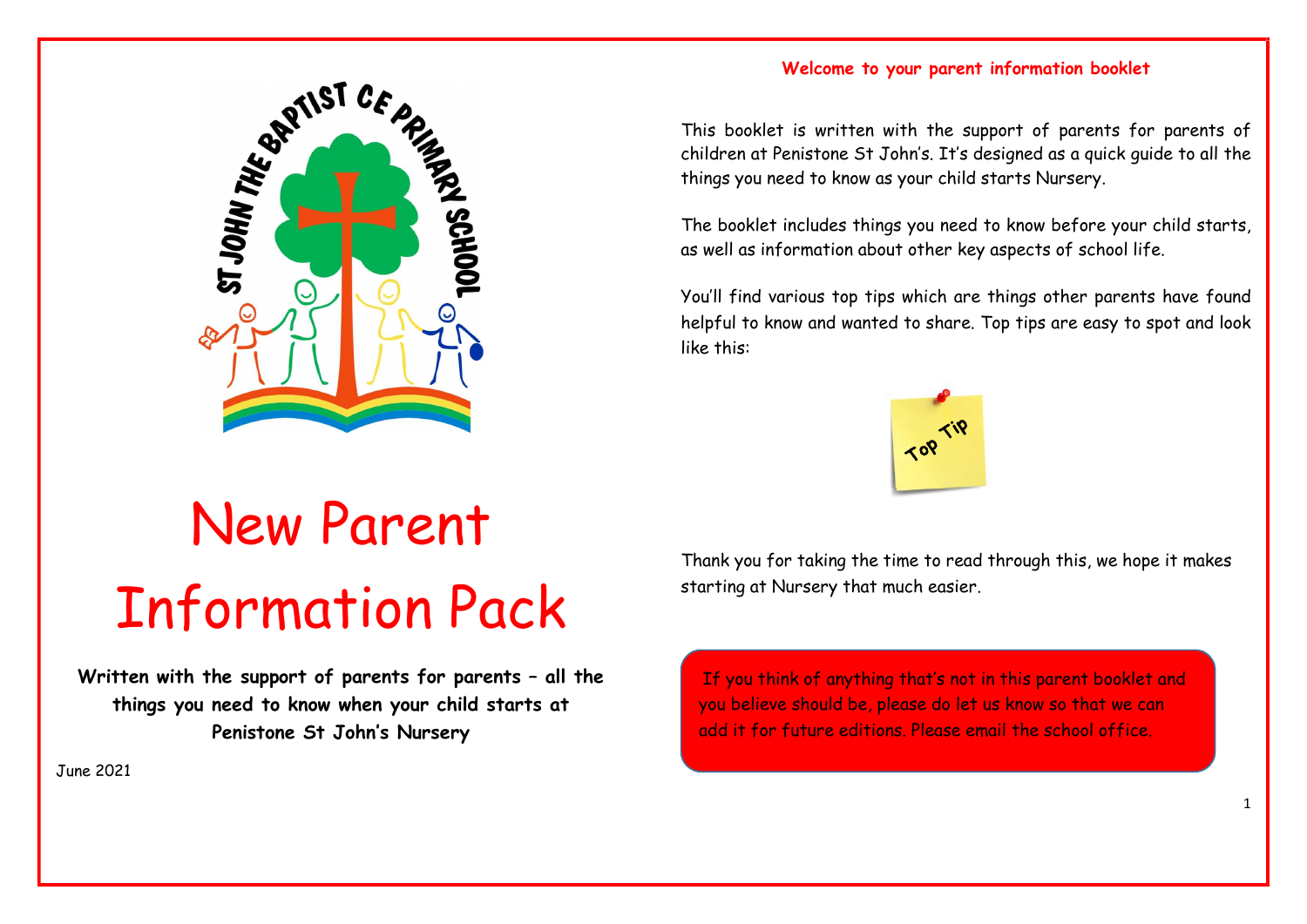| Page 2                        | School terminology               |
|-------------------------------|----------------------------------|
| Page 3                        | Money Matters, Milk, Drop off    |
|                               | and Pick up                      |
| Page 4                        | School Website and Twitter       |
| Page 5 - 6                    | Communication - Some             |
|                               | Frequently Asked Questions       |
|                               | School events                    |
| Appendices                    | Forms to fill in:                |
|                               | <b>Pupil Information Sheet</b>   |
| Further information documents | <b>Birth Certificate</b>         |
| Medicine in School advice     | Asthma Information (if needed)   |
| <b>Privacy Notice</b>         | Use of information and image     |
| Health and Safety             | Application for before and after |
| Use of Sunscreen in school    | school club (if needed)          |
|                               | Sunscreen declaration            |
|                               | Consent to communicate via e-    |
|                               | mail                             |
|                               | All About Me                     |

Contents **Contents Contents Exercise Exercise 2 Home School blurb** you need to know:

| Primary                   | The whole school from Nursery                                                             |
|---------------------------|-------------------------------------------------------------------------------------------|
| Infants                   | to Year 6<br>All Early Years and Key Stage 1                                              |
| EYFS - Foundation Stage 1 | Early Years Foundation Stage.<br>Part time children who are below<br>school age (Nursery) |
| EYFS - Foundation Stage 2 | Early Years Foundation Stage.<br>Children starting school full-time<br>(Reception)        |
| KS1                       | Key Stage 1 (Years 1 and 2)                                                               |
|                           |                                                                                           |
| Juniors                   | All Key Stage 2                                                                           |
| KS <sub>2</sub>           | Key Stage 2 (Years 3,4,5 and 6)                                                           |
| <b>SATS</b>               | <b>Statutory Assessment Tests</b>                                                         |
| <b>PSC</b>                | which take place in Year 2 and 6<br>Phonics Screening Check which                         |
| <b>Baseline</b>           | takes place in Year 1<br>An assessment for children in<br>Nursery                         |
| PPA                       | Planning, Preparation and<br>Assessment                                                   |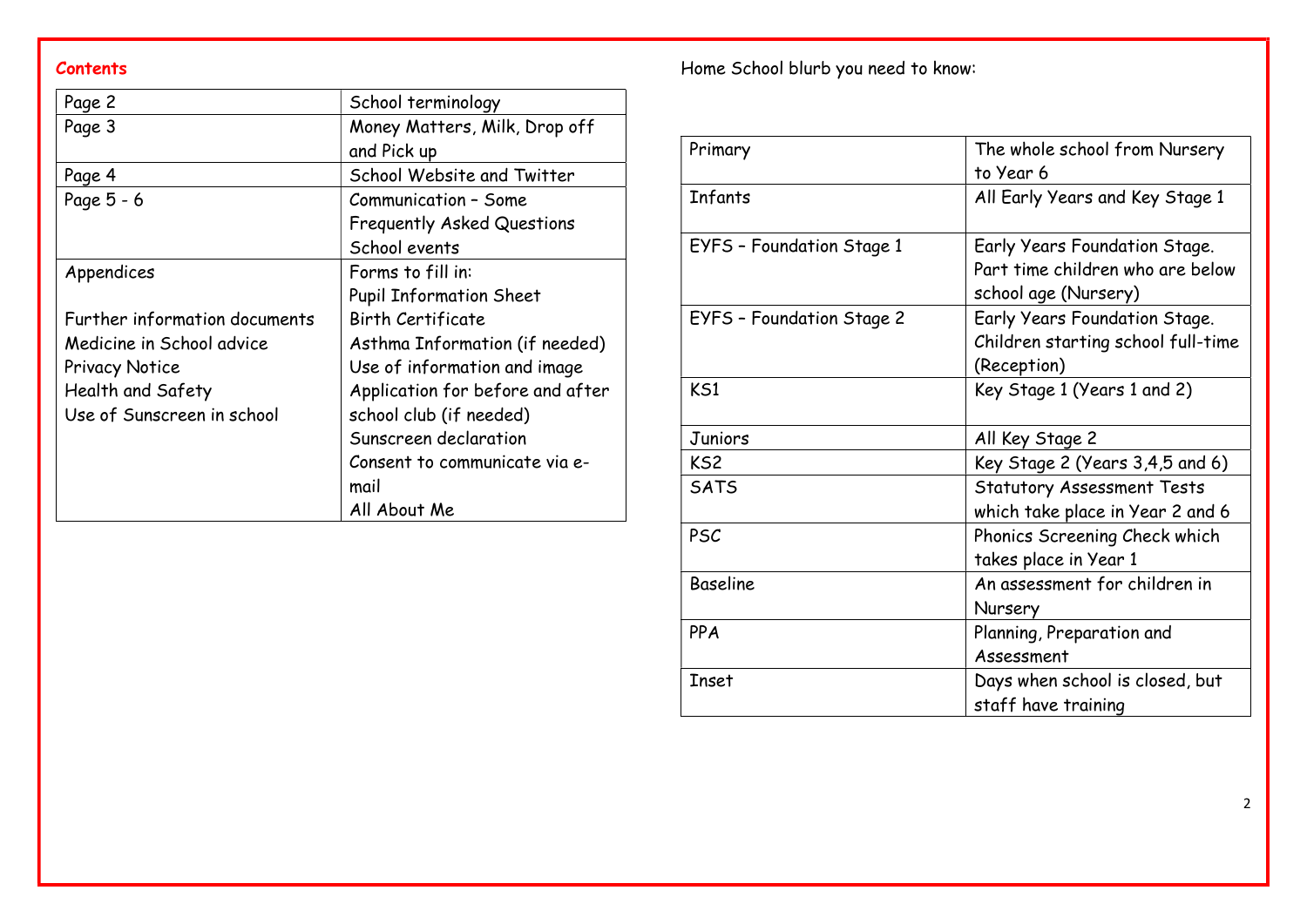#### Money Matters

### Free School Meals – (not UIFSM)

This may not seem relevant to a child in Nursery as they do not have school meals, however, now is the time to apply and gain some of the additional benefits. You need to apply via the local authority if you think you may be entitled as the school will then be able to claim additional money for your child (Pupil Premium) to improve their education. This also gives you benefits as they move into school such as one free club per term, free milk and half price school trips. Please visit the website below to find out more information or make a claim.

https://www.barnsley.gov.uk/services/children-families-andeducation/schools-and-learning/free-school-meals/

#### Milk money

Milk is free for your child in Nursery and continues to be free as they enter Reception up until and not including the term when they become 5.

#### Healthy snacks

In Infants, fruit and/or vegetables are offered free of charge every day.

#### Dropping off your child at Nursery

For safeguarding reasons, we ask that you do not come into school through any class doors, but walk round to the reception at the school office if you need to pass on a message. If children arrive after 8:45am, then they should enter school through the front entrance and report to reception.

#### Nursery

Parents and carers should bring children into school through the nursery entrance.

Nursery morning sessions begin at 8:45am–11:45am. Afternoon sessions begin at 12:30pm – 3:30pm. Parents will be welcome to stay with their child for the first 10 minutes of each session, so until 8:55am or 12:40pm

#### Communication with school

We know how important it is to feel well informed and in touch with the school, so there are lots of ways that school communicate with parents and help you stay up to date.

St John's uses Teachers2Parents and our school website to send texts and e-mails. All letters are e-mailed to parents and a copy is placed on the school website in the virtual office section. All parents' email addresses and mobile numbers are entered onto the system. This reduces the use of paper and it ensures information gets straight to parents as quickly as possible. Please keep your details up to date.

# Newsletters

At the end of each half term you will receive a St John's newsletter via email. It showcases events that have happened during the term and tells parents what has been happening in school.

#### Events' calendar

You will receive a parent partnership calendar at the beginning of the academic year and details of events will also appear on the live calendar on our school website homepage: www.penistonestjohns.co.uk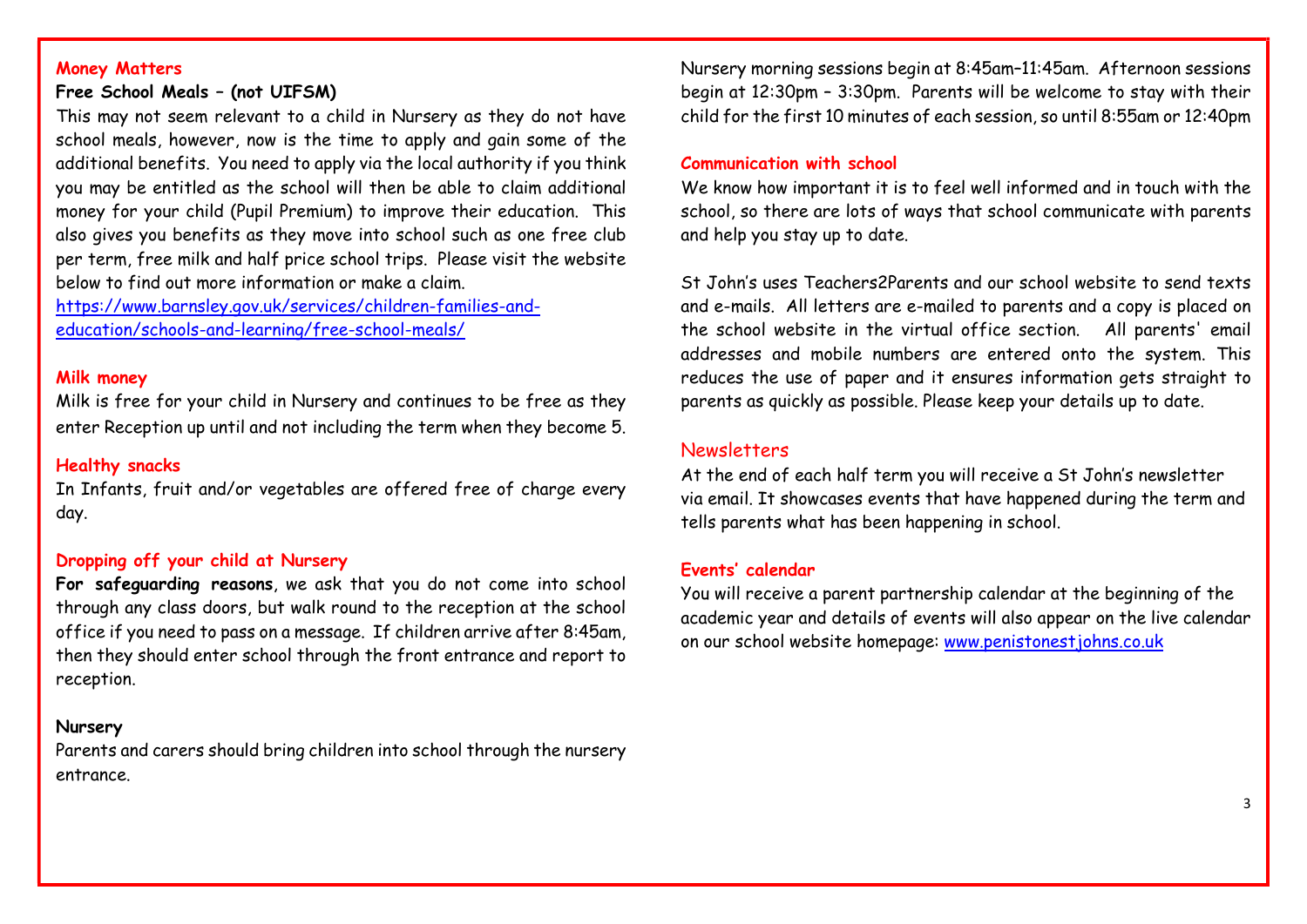# School website and Twitter



The school website is a fabulous information tool. Have a look here for the school calendar, information on staff and loads more.

#### www.penistonestjohns.co.uk

There is a Twitter link on the home page. It is particularly interesting as it is updated daily with snippets of school life.

There is no need to sign up to Twitter if you don't want to, simply view the tweets from the school homepage. This is a good place to look during the winter, as school will post tweets and messages updating parents as to the opening or closing of school in bad weather.

Search for our twitter feed @penistonestjohn



#### Talking to your child's teacher

If you want to contact your child's teacher you have a number of options. If you need to ensure the teacher receives the message on the day then you can:

Give your child a letter to hand to their teacher. Report to the school office at 8.30am and ask if you can see the teacher quickly before the start of the day. Catch the teacher at the end of the school day for a quick chat. Phone the school office and leave a message for the teacher – remember to say if it is urgent and they will call you back when they can.

As you can imagine, the school office is inundated daily with letters and reply slips and so on. Always write your child's name, class and what it is that you are sending in on the envelope so that it will quickly be given to the correct person in the office. Remember, you can recycle old envelopes if you need to use one.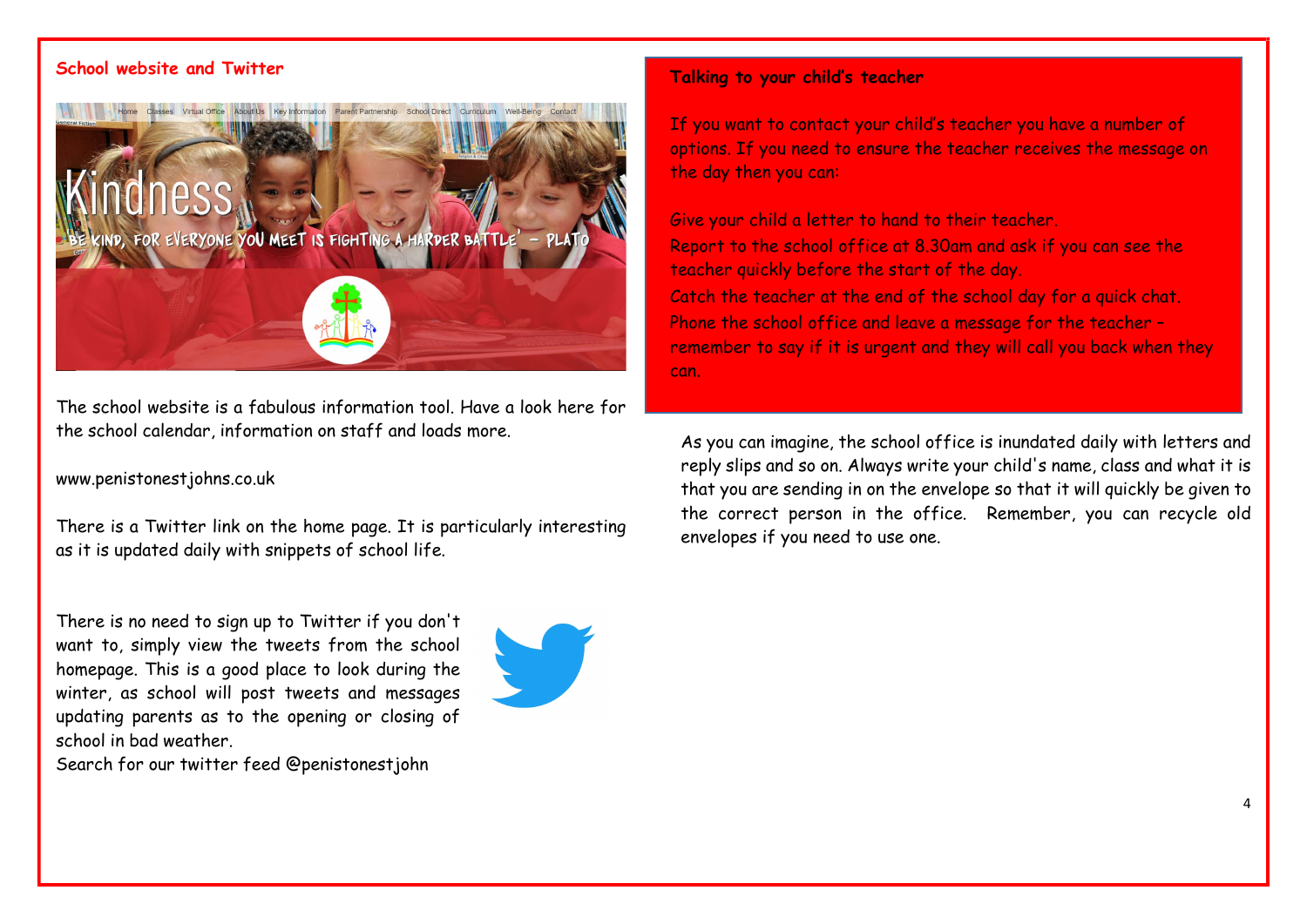# Communication – some frequently asked questions

#### How will the school let me know if it's closed due to snow?

Whilst the school is determined always to stay open, severe inclement weather such as snow can mean that it isn't safe for pupils to be in school. On these rare occasions the school uses their website, their Twitter feed, Dearne FM, Email and direct texting to all those who have registered mobile numbers.

### What should I do if my child is unwell and unable to go to school?

Please phone the school office first thing in the morning to let them know, otherwise school will phone you once the register highlights your child's absence after 9.30am.

#### Will the school administer medicine to my child?

If a doctor has prescribed medicine for your child that has to be taken more than three times a day, you child's class teacher will give it to your child at lunchtime. Any medicine being taken three times a day or less, needs to be administered at home. Please ensure that the medicine is clearly labelled with your child's name and you have completed a medicine form. Medicines must be handed to the office team by an adult.

#### Emergencies and Accidents

All parents are required to complete an emergency contact form, which is kept in the office. It is absolutely essential that this is kept up to date with all contact details. If a child is unwell you will be contacted to arrange care for your child. In the event of an accident requiring hospital treatment, parents will be contacted and asked to accompany their child to hospital. Children who sustain a bump to the head will be given a note to take home to inform parents.

### Parent Open Days and Afternoons

Parent Open Days take place in Nursery once a term. During these days, parents are invited into Nursery to experience the learning. These are fabulous opportunities to come in and get an insight into what and how your child learns. The children really do love to be able to show how clever they are and to teach you new things too!



If you are unable to attend an event, feel free to ask someone else to go in your place whether it be a grandparent, uncle or aunt. It really matters to the child that they have a grown up there to look for and show off to!

#### **Concerts**

Every year, Nursery puts on a summer concert and a Nativity production that they perform for parents. A video is produced of all the nativity performances and a link sent home to parents to access.



Make sure you have signed the permission form for video and photographs if you want to see your child in the performance.

#### Christmas

Christmas is celebrated with the Nativities for our Nursery and Reception children. Parents are welcome to attend.